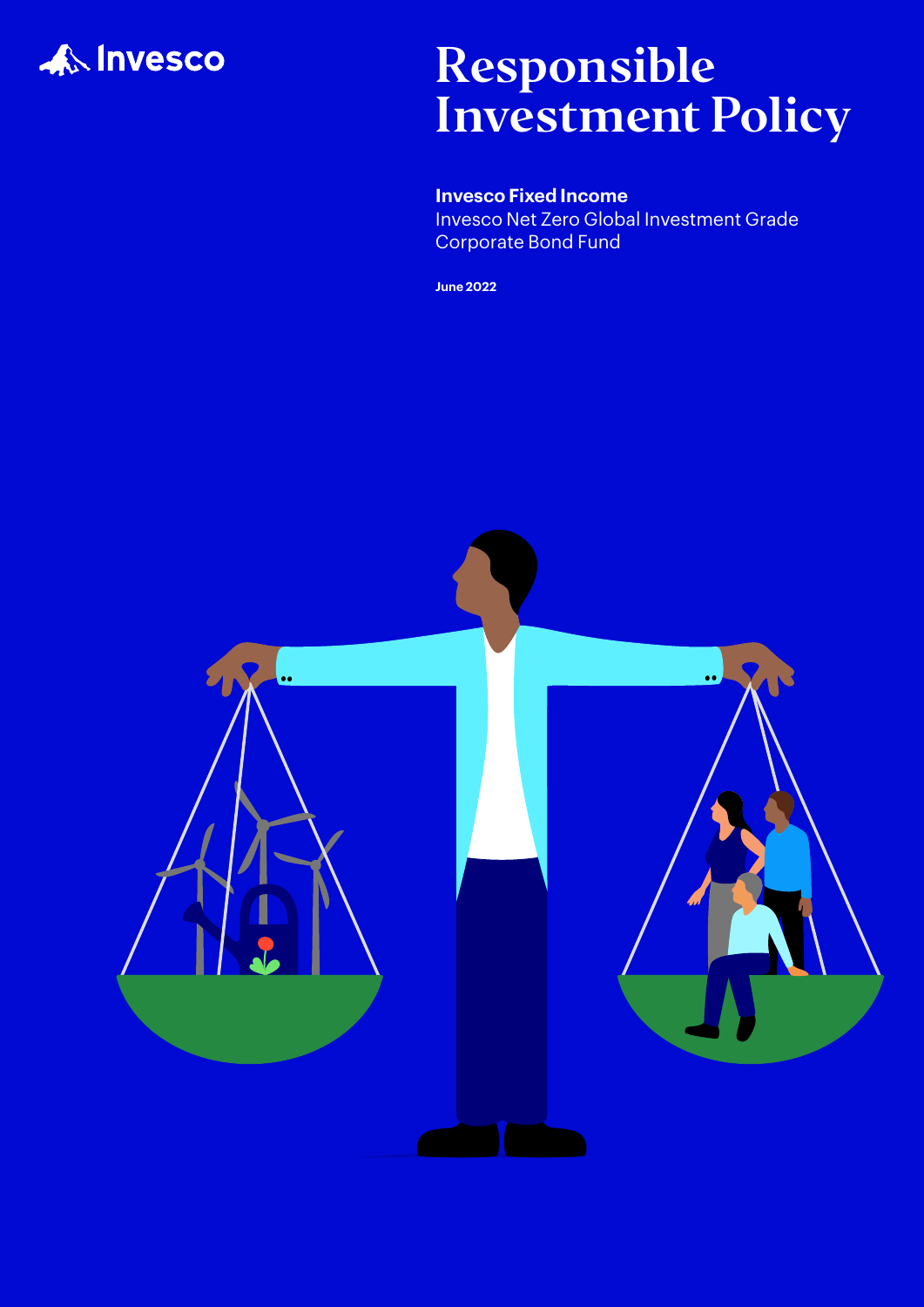#### **Contents**

- **02** Executive Summary
- **03** [Overview of the investment](#page-2-0)  [process for the Fund](#page-2-0)
- **05** [Approach to Net Zero](#page-4-0)  [alignment](#page-4-0)
- **12** [Other key ESG elements](#page-11-0)  [reflected in the Fund](#page-11-0)
- **14** [Appendix](#page-13-0)
- **17** [Fund Facts](#page-16-0)

# Executive Summary

The Fund has sustainable investment as its objective as covered under Article 9 of the Regulation (EU) 2019/2088 on sustainability-related disclosures in the financial services sector.

The Fund aims to contribute to the goal of achieving global net zero emissions by 2050 or sooner by investing in companies committed to this aim. It also seeks to deliver income together with long-term capital growth.

Invesco Fixed Income (IFI) will implement a multi-faceted approach in order to align the Fund's investments with the definition of a Net Zero Investment Strategy set out by the Paris Aligned Investment Initiative's (PAII) Net Zero Investment Framework (NZIF).

The Invesco Net Zero Global Investment Grade Corporate Bond Fund (the Fund) applies a rigorous ESG framework and climate risk considerations to guide its long-term investments. The Fund's ESG approach combines sector exclusions, sector-specific parameters, alignment assessments against global net zero goals and the selection of issuers with strong ESG characteristics.

The portfolio management approach will leverage external frameworks and climate expertise to deliver its mandate of decarbonising the Fund in-line with the goal of achieving net zero emissions by 2050. Coordination on engagement topics and oversight are provided by Invesco's Global ESG team (the ESG team).

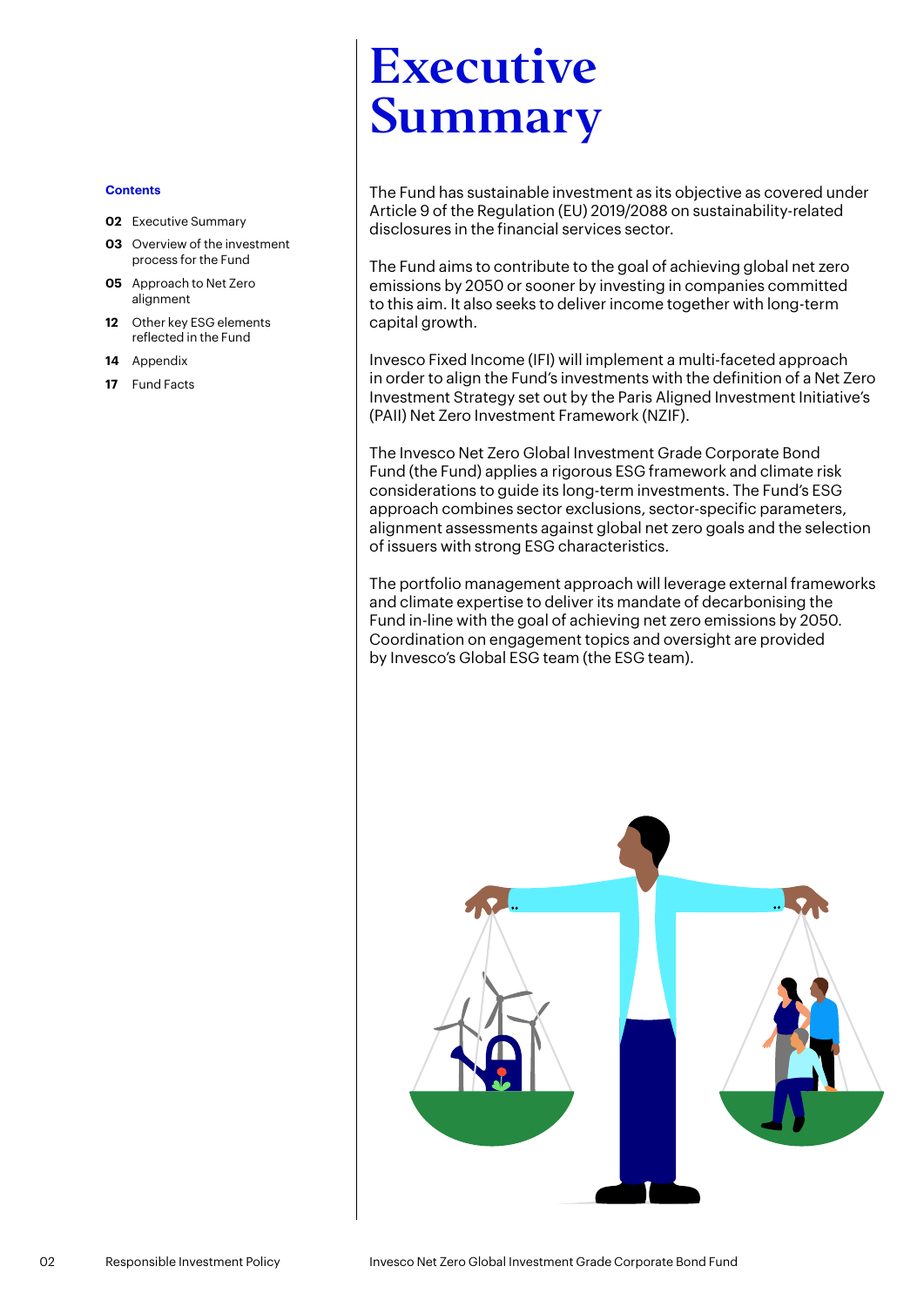## <span id="page-2-0"></span>Overview of the investment process for the Fund

The best investment insights come from independent experts, collaborating under a disciplined, yet flexible structure. IFI's investment process integrates macro and credit views into risk positioning, asset allocation views and key themes to guide investing. Portfolio managers combine these views with their own to create optimal portfolios. Together with highly sophisticated risk management techniques, this enables rigorously structured and consistent outcomes and targets solid risk-adjusted returns over the long term.

#### **Investment Process**



For illustrative purposes only.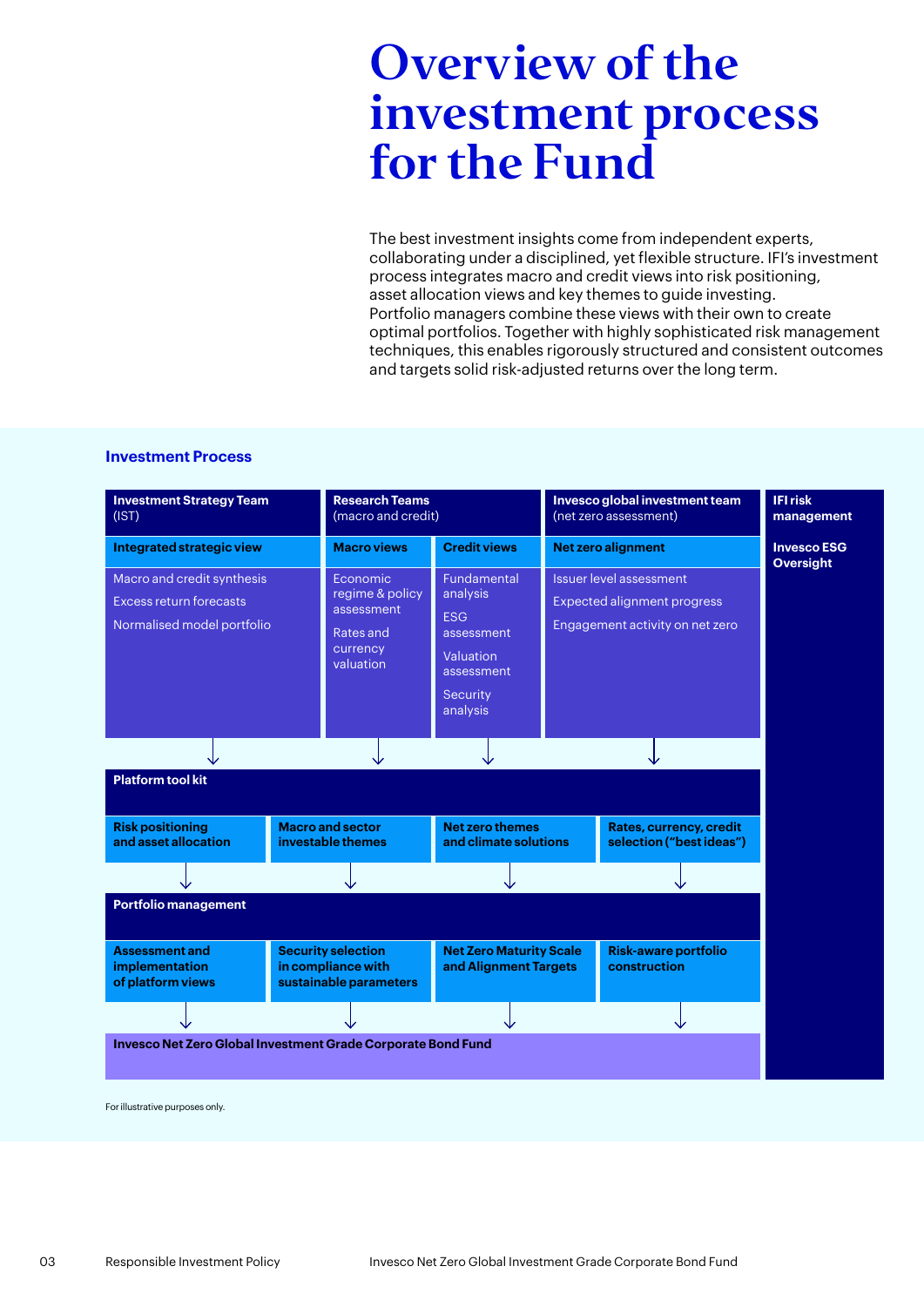### Overview of the investment process for the Fund

### The process in detail:



#### **Top-down macroeconomic analysis – macro views**

Focus on the production and supply of Macro research views provide a consistent starting point. The Macro Research Team's process is designed to assess economic cycles and resulting central bank policies. This assessment, coupled with valuations, allow the team to generate recommendations for duration, yield curve, and currency positioning across major countries and regions. The team's conclusions establish the macroeconomic backdrop for credit research, asset allocation and overall risk positioning.



#### **Bottom-up credit analysis – credit views**

Credit research teams conduct bottom-up analysis with the aim of providing portfolio managers with actionable security-level recommendations. This analysis is based on a fundamental assessment of issuers' creditworthiness, a holistic ESG assessment, analysis of individual securities' relative value and recommendations for sector/industry positioning. Issuers with material ESG concerns are flagged by analysts and reflected in the fundamental recommendation on that issuer.



#### **Integrated Investment Strategy (IST) – integrated strategic view**

IFI's Investment Strategy Team (IST) integrates the views of research and portfolio management teams. It includes many of IFI's most senior and experienced investment professionals, including those who lead research and portfolio management teams. It provides leadership, guidance and forums for discussion. The process results in broad risk positioning, key themes for investing and recommended asset allocation.



#### **Invesco global investment platform – Net Zero alignment assessment**

Invesco's global investment teams, working together and coordinating with the Global ESG team, develop a common view on each company's net zero alignment status, which then applies to all net zero-focused investment strategies. Our globally-applied net zero assessments focus on current status and forward-looking alignment progress that is informed by a structured engagement process.



#### **Portfolio construction and management – platform tool kit & portfolio management**

IFI's portfolio managers have full accountability and responsibility for implementing views from across the platform to achieve their performance, emissions, sustainability and risk objectives. Using their experience and judgement, they develop the Fund's long-term investment themes, including those focused on climate solutions, from a wide array of recommendations from across IFI's platform. Portfolio managers will select companies for investment based on Invesco's assessment of their current and expected future progress towards decarbonising their business models in-line with the goal of net zero.

Portfolio managers construct portfolios using sophisticated risk management tools as well as regular input from independent risk management professionals. The Fund's extensive ESG framework and positive issuer selection approach are built into the portfolio construction and compliance systems used.



#### **Trading & execution**

IFI's experienced traders provide market intelligence and execute trade ideas. Together with derivative specialists, these trading professionals help portfolio management teams determine the most efficient ways to implement views, and they provide valuable insights into the practicalities of execution and implementation.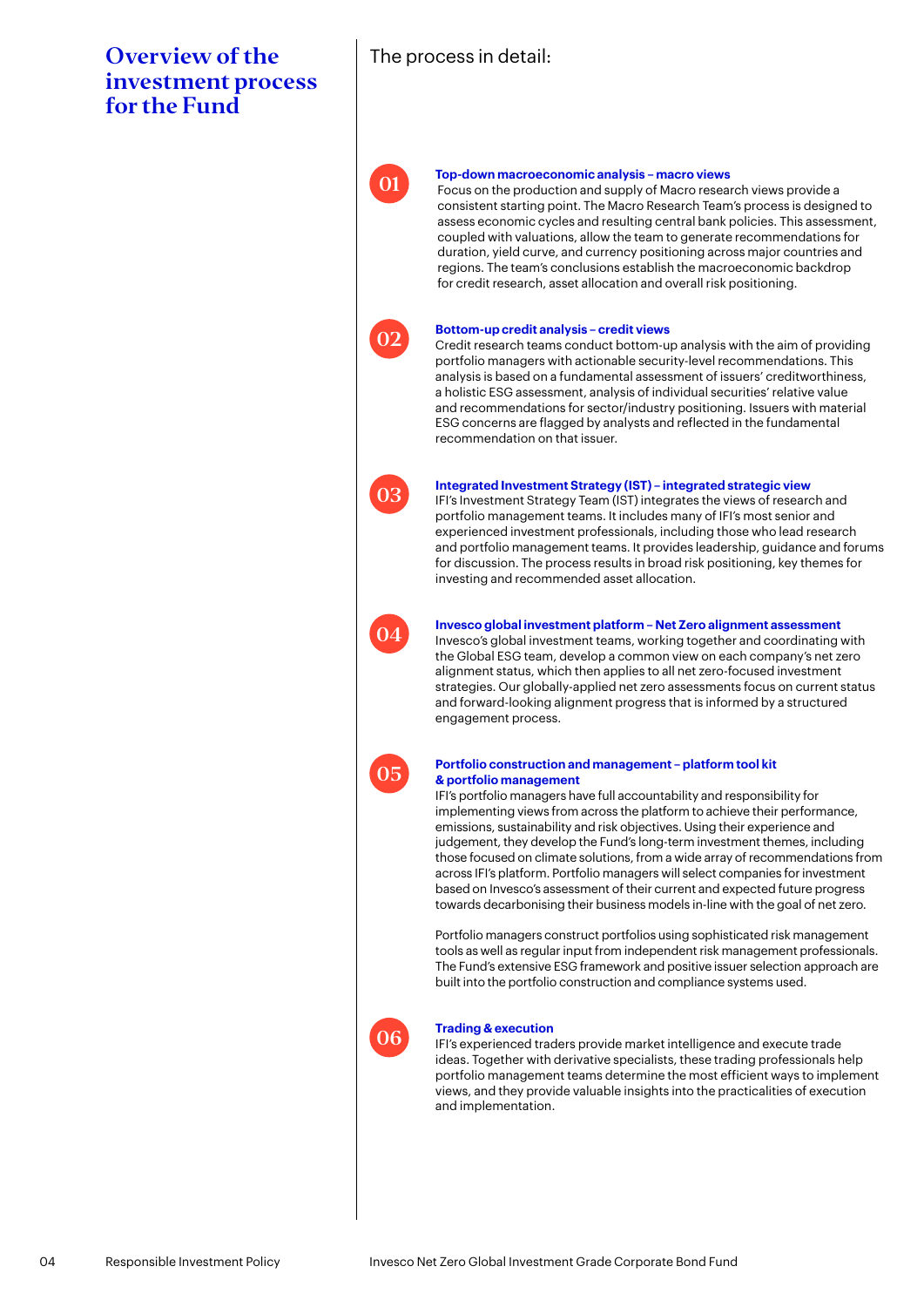#### <span id="page-4-0"></span>**Net Zero Investment Framework**

The Fund's investment approach will follow the Net Zero Investment Framework (NZIF) as developed by the Paris Aligned Investment Initiative (PAII). The NZIF was created as a means of translating the goals of the Paris Agreement into practical guidance for asset managers and asset owners. It is designed to support the decarbonisation of the real economy, help minimise the negative impacts of climate change, and seize investment opportunities from addressing climate change.

To be considered aligned to the temperature goals of the Paris Agreement, the NZIF sets out that investment managers should commit to the goal of achieving net zero portfolio emissions by 2050 or sooner and adopt an investment strategy consistent with this goal. There are two core components for a net zero investment strategy;

- 1. To decarbonise investment portfolios in a way that is consistent with achieving global net zero greenhouse gas (GHG) emissions by 2050.
- 2. To increase investment in the range of 'climate solutions' needed to meet that goal.

Under the NZIF, investment managers assess how closely aligned issuers in their investment universe are to achieving net zero. An issuer is defined as "Achieving Net Zero" when its current emissions intensity is at, or close to, net zero emissions and it has a business model or investment plan that is expected to continue to achieve this goal over time. The framework establishes six core criteria (plus four further criteria to be incorporated where possible) to aid investment managers in making the net zero alignment assessment of each issuer. The Fund's investment process assesses companies against these criteria in order to categorise their net zero alignment status as part of its issuer selection process.

The criteria encapsulate the current and forward-looking characteristics that companies with meaningful commitment to the goal of net zero should exhibit. These are;

#### **Alignment criteria**

|   | <b>Ambition</b>                        | The company has set a long-term goal consistent<br>with achieving net zero emissions by 2050                                                                                                          |
|---|----------------------------------------|-------------------------------------------------------------------------------------------------------------------------------------------------------------------------------------------------------|
| 2 | Targets                                | The company has explicit short- and medium-term<br>emissions reduction targets covering its scope 1,<br>2 and material scope 3 emissions                                                              |
| з | <b>Emissions performance</b>           | The company demonstrates that its current emissions<br>intensity performance (scope 1, 2 and material scope 3)<br>meets targets that it has set with reference to climate<br>science-based approaches |
|   | <b>Disclosure</b>                      | The company discloses its scope 1, 2 and material<br>scope 3 emissions                                                                                                                                |
| 5 | <b>Decarbonisation Strategy</b>        | The company has a quantified plan setting out measures<br>deployed to meet its GHG reduction targets, proportion<br>of green revenues and increases in green revenues                                 |
| 6 | <b>Capital Allocation</b><br>Alignment | The company's capital expenditures are clearly<br>consistent with the goal of achieving net zero                                                                                                      |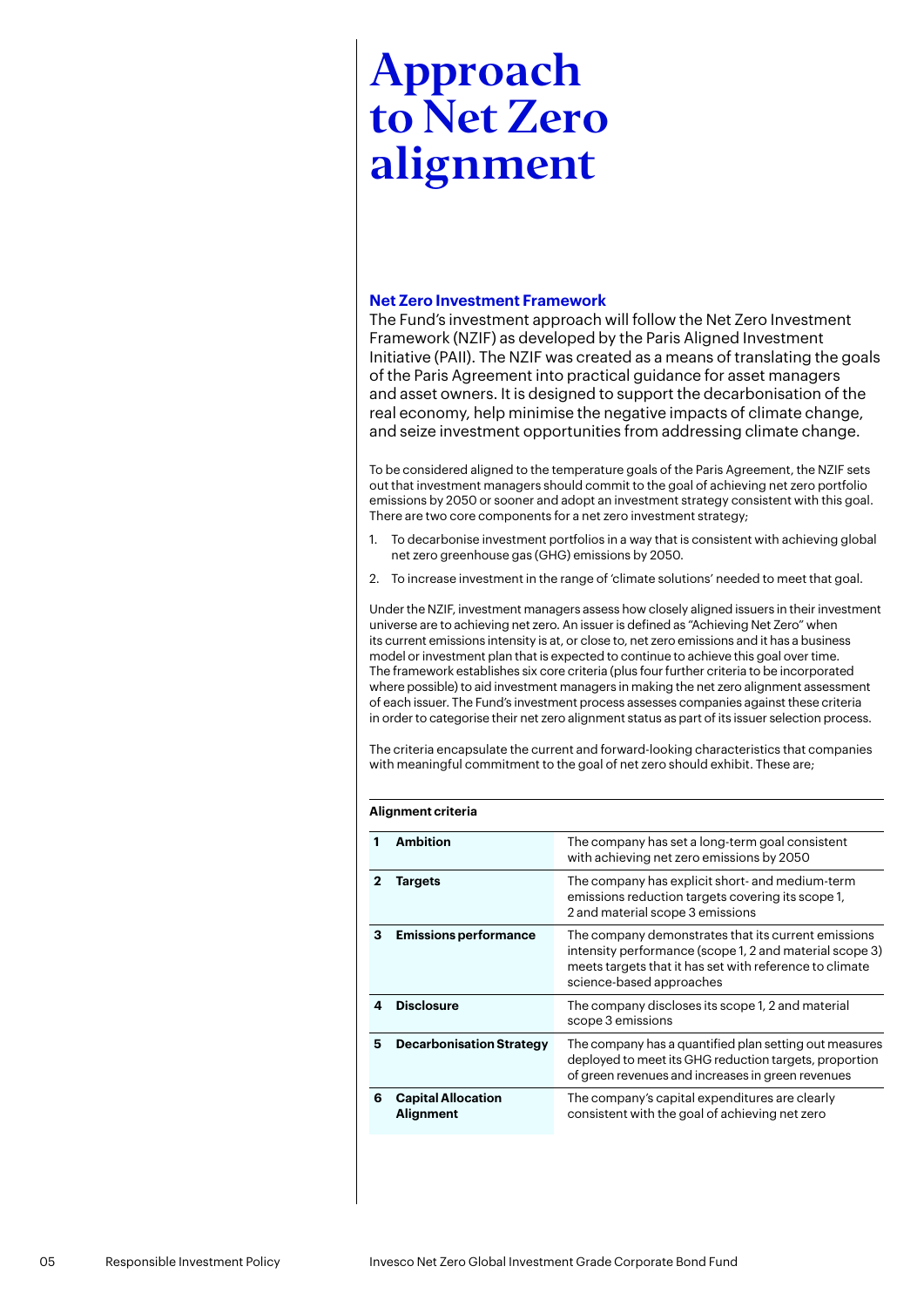Issuers can fall into one of five categories across a spectrum of net zero alignment depending on the extent of criteria met. These are represented below.

**Not aligned including no data**

#### **Committed to aligning**

Companies that have made a clear commitment to achieve net zero by 2050

#### **Aligning towards a net zero pathway**

Companies with short- and medium-term emissions targets, clear disclosure of current emissions and a plan for achieving its targets

#### **Aligned to net zero pathway**

Companies with fully quantified decarbonisation strategies, capital expenditure plans consistent with net zero and clear progress over time of emissions reduction in-line with science-based net zero pathways



#### **Achieving net zero**

Companies with current emissions intensity at, or close to, net zero emissions and a business model or investment plan expected to continue to achieve this goal over time

The focus of the framework is primarily on material emitting sectors which are those sectors which account for the majority of global industrial greenhouse gas emissions. Importantly, the NZIF also classifies financial and real estate companies as material emitting.

Few companies currently exist that operate with emissions and business models in-line with the requirements of a net zero world but the process of committing to that goal has begun. The NZIF provides a means for investment managers to assess where companies are on that journey, set alignment targets and engage proactively with companies over time to encourage a real world reduction in emissions. It is important to highlight that the framework does not set out specific sector or business activity exclusions. The rationale for this is that an orderly transition of the global economy to low carbon will require all sectors to be supported on the transition journey. Investment managers may set exclusions at their discretion on sectors or activities that are fundamentally incompatible with a low carbon world (for example, coal extraction and coal-based power production).

The NZIF requires managers to set two additional net zero-connected targets alongside existing financial objectives such as excess returns, risk, credit quality etc.

- 1. A 5-year goal for increasing % AUM invested in assets in material emitting sectors that are
	- a. net zero, or
	- b. meeting criteria to be considered 'aligned' or
	- c. 'aligning' to net zero

#### **Long term: Increase alignment target towards the goal of 100% of assets to be i) net zero or ii) aligned, by 2040**

- 2. A minimum coverage threshold of 70% of emissions in material emitting sectors are either
	- a. net zero,
	- b. aligned, or
	- c. subject of direct or collective engagement and stewardship actions

 **Increase threshold target to at least 90% by 2030, at the latest. Disclose the proportion of assets considered i) net zero and ii) aligned, separately to assets under engagement/stewardship**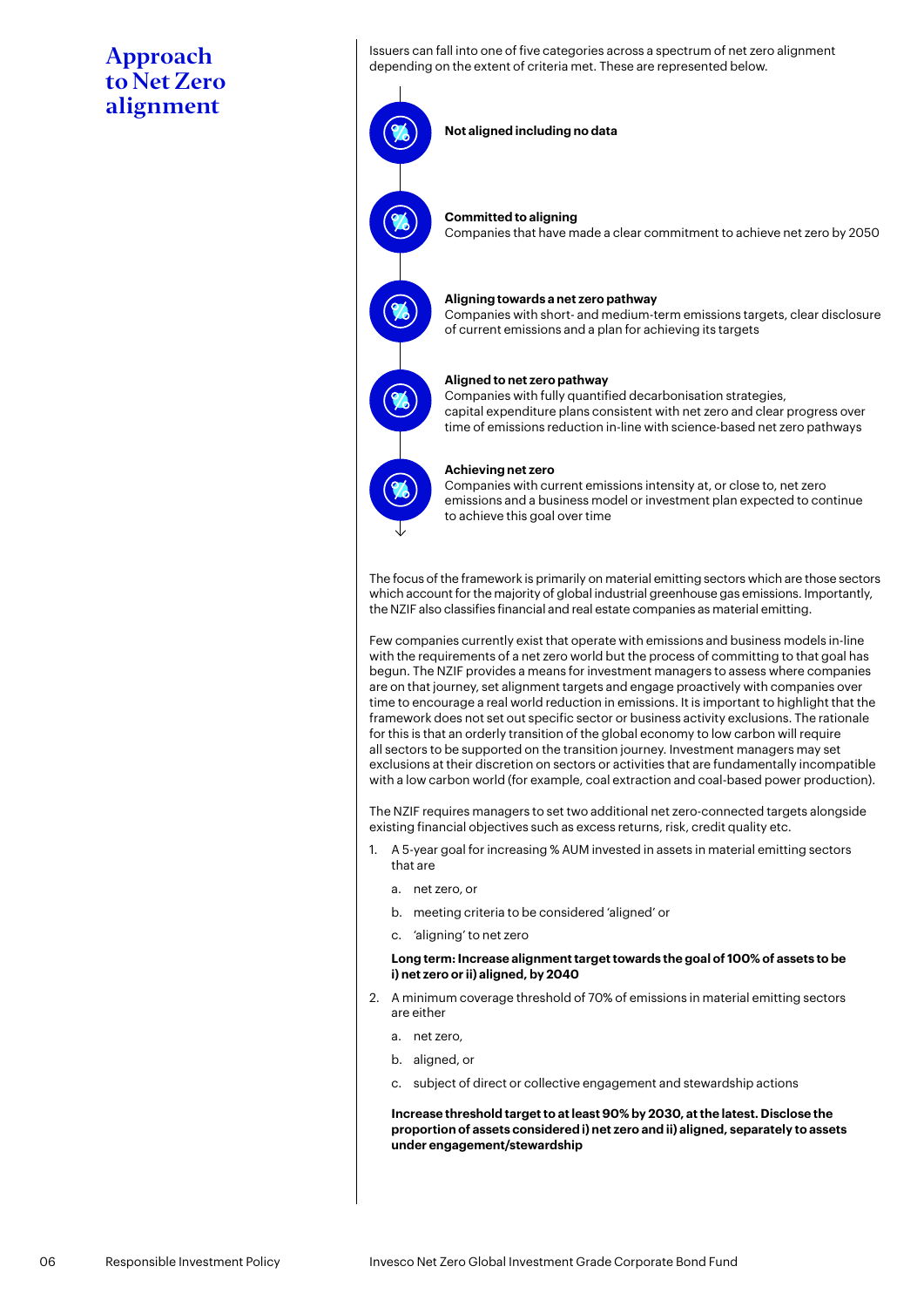**Alignment status of high emitting issuers (current & targets)** Portfolio weight (%)



NZIF goal is for all assets in material sectors to be either at or aligned to net zero by 2040

Please note that the above are not binding targets and the graphic is intended for illustrative purposes only.

The portfolio managers will provide updates on the Fund's actual 5-year alignment targets for exposures to high emitting companies through periodic fund marketing materials.

NZIF will continue to develop in the years ahead and as such, the investment approach of the Funds will reflect any future enhancements.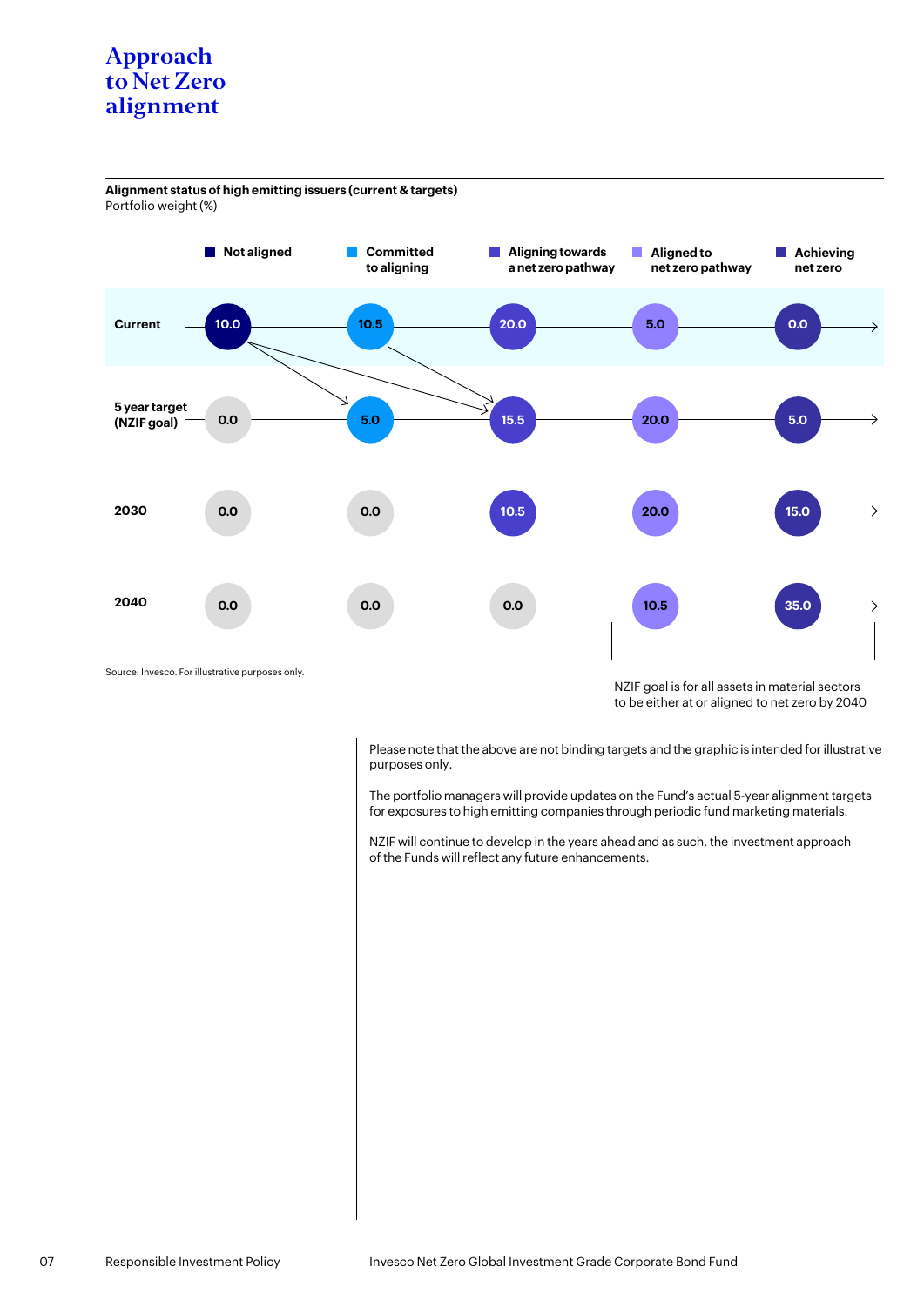#### **IFI approach to Net Zero alignment**

The Invesco Net Zero Global Investment Grade Corporate Bond Fund actively invests in corporate bonds worldwide. Its investment approach seeks to invest in companies that are committed to aligning their business models with the goal of achieving net zero carbon dioxide emissions by 2050.

To this end, the Fund will invest in bonds from issuers that the portfolio managers believe can make real progress towards decarbonisation and delivering net zero. Finally, the Fund's investment approach is thematic in nature and the portfolio management team will pursue macro and sector-specific themes that they believe will enable the Fund to achieve attractive risk-adjusted returns. The Fund will apply a multi-faceted approach to meet the requirements of a net zero investment strategy.

| <b>Element</b>                     | <b>Description</b>                                                                                                                                                                                                                                                                                                                                                                                                                                                                                                                                                                                                                        |
|------------------------------------|-------------------------------------------------------------------------------------------------------------------------------------------------------------------------------------------------------------------------------------------------------------------------------------------------------------------------------------------------------------------------------------------------------------------------------------------------------------------------------------------------------------------------------------------------------------------------------------------------------------------------------------------|
| <b>Net Zero Alignment Spectrum</b> | All portfolio assets will be classified as either material emitting or low impact following<br>the implementation guidance of the NZIF. Using the NZIF methodology, holdings will<br>be classified across the net zero alignment spectrum.                                                                                                                                                                                                                                                                                                                                                                                                |
|                                    | The initial focus will be on setting 5-year targets for each category. This target setting will<br>be a function of several inputs; Invesco's understanding of each issuer and its potential<br>to commit and execute against net zero alignment, an engagement component that<br>is designed to push companies to make greater progress.                                                                                                                                                                                                                                                                                                 |
|                                    | In particular, the Fund will invest principally in issuers who are:                                                                                                                                                                                                                                                                                                                                                                                                                                                                                                                                                                       |
|                                    | achieving Net Zero;<br>٠                                                                                                                                                                                                                                                                                                                                                                                                                                                                                                                                                                                                                  |
|                                    | aligned to a Net Zero Pathway<br>٠                                                                                                                                                                                                                                                                                                                                                                                                                                                                                                                                                                                                        |
|                                    | aligning towards a Net Zero Pathway or<br>٠                                                                                                                                                                                                                                                                                                                                                                                                                                                                                                                                                                                               |
|                                    | committed to aligning.                                                                                                                                                                                                                                                                                                                                                                                                                                                                                                                                                                                                                    |
|                                    | For issuers in sectors that are considered material emitting, the Fund will aim to target<br>100% of holdings to be either aligned to net zero or achieving net zero by 2040 to ensure<br>increasing levels of net zero alignment.                                                                                                                                                                                                                                                                                                                                                                                                        |
|                                    | Investment in issuers that sit along the net zero alignment spectrum will therefore be<br>based on our assessment of their current business model and their expected progress<br>on decarbonisation. Alternatively, we will invest in the bonds of the issuer where the<br>use of proceeds is clearly directed towards climate solutions aimed at mitigation<br>of or adaptation to climate change using our sustainable bond framework.                                                                                                                                                                                                  |
|                                    | <b>Not aligned issuers</b><br>The Fund will have some limited flexibility to invest a small proportion in issuers who<br>are currently not aligned with net zero but, in the view of the Investment Manager,<br>will be moving towards a commitment and/or alignment. This must be on a timetable<br>which will make them contributors to carbon reduction and thus appropriate for the<br>portfolio. In conjunction with an engagement schedule, the investment manager will set<br>accelerated timelines for such issuers to demonstrate commitment to align, which will<br>lead to divestment if not met.                              |
|                                    | To assess the investment in such instruments, the Investment Manager will focus on<br>various catalysts such as (1) Change in management; (2) Change in corporate strategy;<br>(3) Committing to setting emission targets under SBTI; (4) Stakeholder pressures;<br>(5) Regulatory Pressures (EU taxonomy); (6) Organic growth in business lines linked to<br>decarbonisation; (7) Technology advances enabling core operations to be transitioned;<br>(8) Sector pressure with peers already making commitments. Moreover, engagement with<br>not-aligned issuers will be key and the focus will be on a set of front-loaded milestones. |
| <b>Climate Solutions</b>           | The Fund's investment in climate solutions may be expressed through its investments<br>in companies where revenue and capital expenditure in climate change mitigation-<br>and adaptation-related activities can be assessed directly. Regulatory efforts to standardise<br>the categorisation of these activities such as the EU Taxonomy for Sustainable Activities will<br>inform and guide the portfolio management team's assessments.                                                                                                                                                                                               |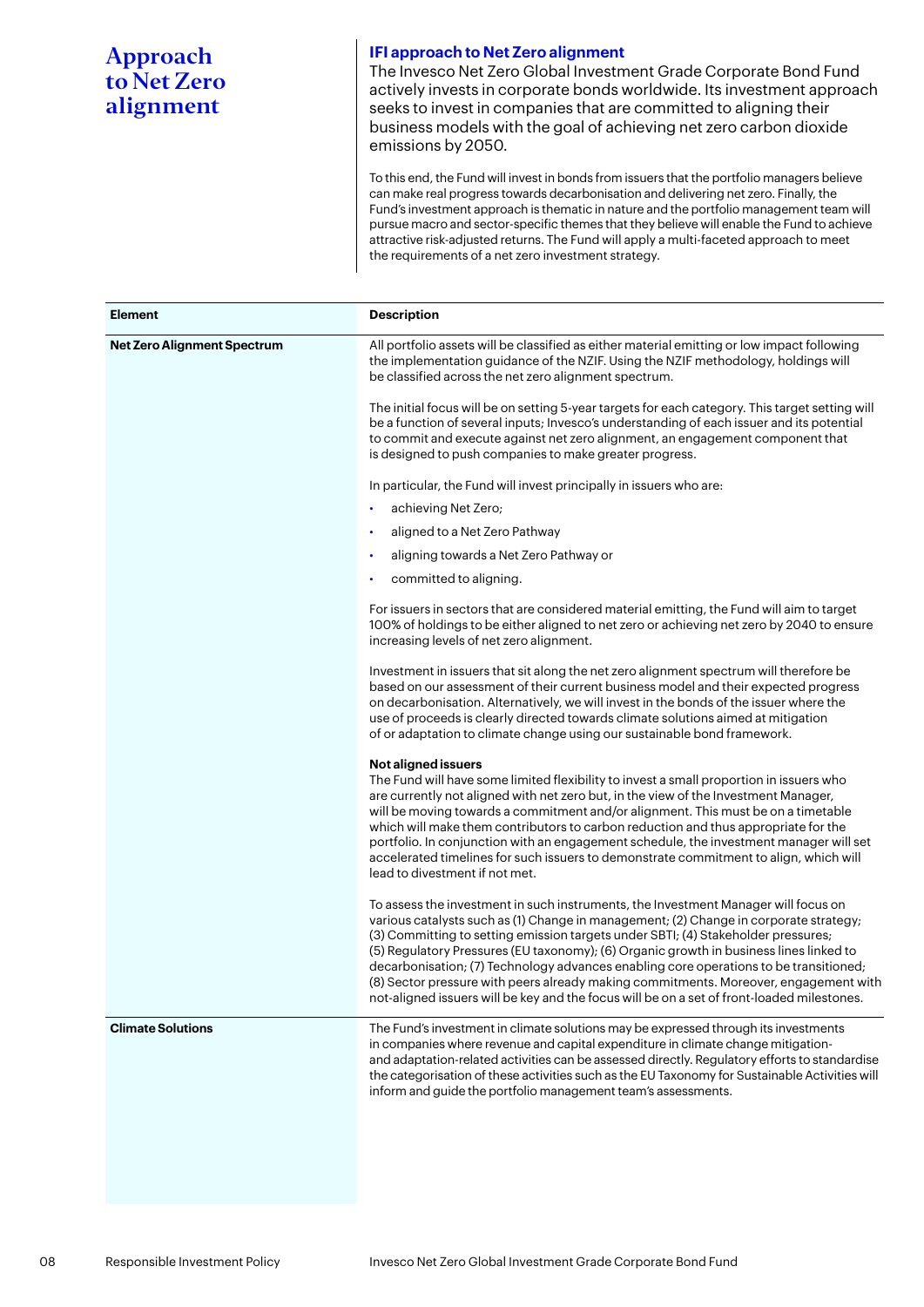| <b>Element</b>                             | <b>Description</b>                                                                                                                                                                                                                                                                                                                                                                                                                                                                                                                                                                                                                                                                                                                                                                                         |
|--------------------------------------------|------------------------------------------------------------------------------------------------------------------------------------------------------------------------------------------------------------------------------------------------------------------------------------------------------------------------------------------------------------------------------------------------------------------------------------------------------------------------------------------------------------------------------------------------------------------------------------------------------------------------------------------------------------------------------------------------------------------------------------------------------------------------------------------------------------|
| <b>Temperature Alignment</b>               | The portfolio management team will analyse and optimise, where possible, the implied<br>temperature warming measure of the Fund relative to the broader global corporate<br>bond market.                                                                                                                                                                                                                                                                                                                                                                                                                                                                                                                                                                                                                   |
|                                            | Due to its issuer selection approach, the Fund is expected to have a lower warming<br>alignment than the broader market.                                                                                                                                                                                                                                                                                                                                                                                                                                                                                                                                                                                                                                                                                   |
| <b>Portfolio Emissions (Scope 1 and 2)</b> | At inception, the Fund will seek to have lower total scope 1 and 2 emissions relative to<br>the global corporate bond market (proxy for investment universe). The Fund's focus on<br>net zero alignment and achieving broad-based real-world emissions reduction allows<br>investment in high emitting companies as long as credible decarbonisation plans are<br>in place and being executed upon. This is how this approach differs from low carbon<br>portfolios which typically avoid high emitting companies or sectors through exclusions.<br>For alignment-based Funds, it is not as relevant to set carbon footprint targets relative<br>to the market.<br>We will continue to evaluate potential methodologies and better data sources to enable<br>accurate target-setting of scope 3 emissions. |

Reflecting the reality that net zero by 2050 is a multi-decade transition process, the Fund's investments will be primarily spread across issuers at different levels of net zero maturity (as outlined above) where Fund assets are expected to be increasingly allocated to companies at high levels of net zero alignment in the medium term. Portfolio alignment expectations in the short to medium term will reflect the portfolio management team's expectations for how fast each company held may progress against its net zero plans, which may be subject to change. Much of this focus will be on companies in high emitting sectors where progress will be most meaningful against the goal of reducing global emissions. Nevertheless, the portfolio will have targets for the alignment of its high emitting holdings to be hit by 2030 and 2040. These are;

• **By 2030**

At least 90% of the financed emissions of the fund from high emitting sectors will be from companies considered to be achieving net zero, aligned to a net zero pathway or if not at this stage, the subject of ongoing engagement (by Invesco or by Invesco as part of collective industry efforts). We will disclose the target for companies at net zero or aligned to a net zero pathway separately in Fund literature.

• **By 2040**

All emissions financed by the fund from material emitting sectors will be from companies that are either achieving net zero emissions already or are aligned to a net zero pathway.

#### **How do we define high emitting sectors?**

Material or high emitting sectors primarily include industrial sectors covered in the scope of the Transition Pathway Initiative (TPI) assessment framework. There are; electricity utilities, oil & gas, oil & gas distribution, coal mining, autos, airlines, shipping, aluminium, cement, pulp & paper, steel, chemicals, diversified mining and other industrials including technology hardware, aerospace & defence, construction machinery, heavy electrical equipment and more. In addition, the Fund will also consider financials and real estate as high emitting sectors that need to be in scope to achieve its net zero aim.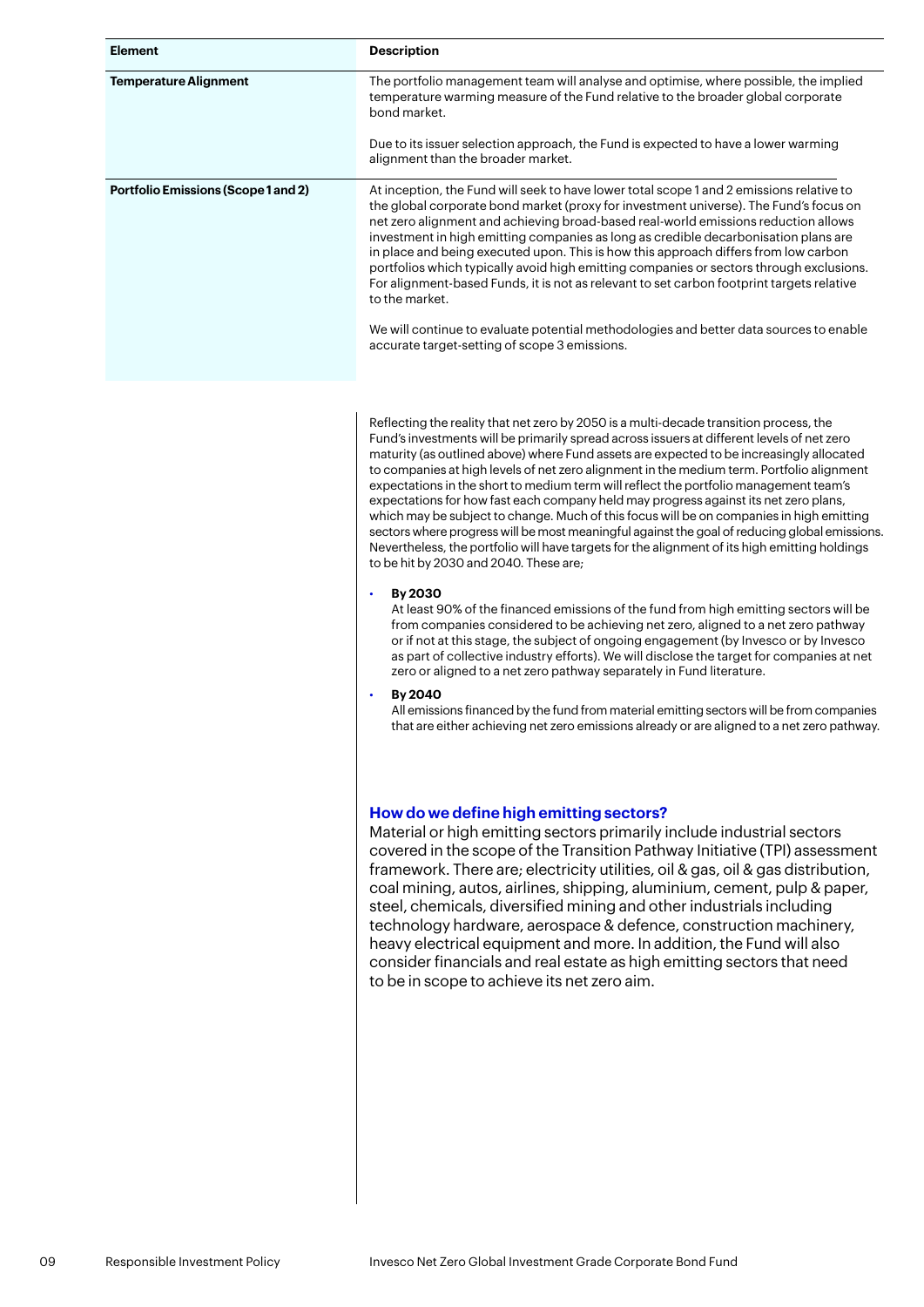#### **Net Zero and engagement with issuers**

#### **Engagement approach**

Our approach to engagement is guided by the reality that to address climate change and limit global warming, carbon emissions must be reduced in absolute terms across the global economy. We will invest in companies that we believe can make the transition to lower carbon business models in a manner that is consistent with the goal of net zero carbon emissions by 2050. Our approach will be broad-based and invest across a range of sectors including energy intensive areas. Some holdings will be high emitters and responsible for a large share of global emissions while others will have lower carbon footprints.

Our approach is to engage with companies to make net zero commitments in the first instance if they have not already and then support them through ongoing contact to set and then implement credible decarbonisation plans. In some cases, engagement will be needed to kick-start progress towards aligning to net zero in sectors where urgent action must happen to achieve meaningful real-world emission reductions.

Net zero is fundamentally about a putting the global economy on a pathway to halving emissions by 2030 and eliminating them on a net basis by 2050, but it is a pathway that starts now. Our engagement process respects the urgent need for action in the short term. Timeframes for action will focus on the immediate years ahead, especially for high emitters that are yet to align a net zero path.

#### **Engagement principles for the Fund:**

- Financed emissions are defined in terms of the absolute total carbon emissions (Scope 1, 2 and 3) of each issuer held. We do not view emissions relative to portfolio market value weight or the percentage of Enterprise Value owned. Every dollar invested in an issuer's bonds enables its business model to operate and generate emissions. We will engage with the largest absolute emitter in the portfolio as a priority even if it is the smallest position held.
- We will commit to engage with issuers representing at least 70% of the total emissions financed by the portfolio (based on the definition above). We will engage with at least the top 10 emitters in the portfolio if the 70% target is met by fewer companies due to concentration or issuer selection.
- Additionally, we will commit to engage with all companies held in sectors defined as high emitting that have yet to make net zero commitments.

#### **Divestment**

Divestment is ultimately a last resort open to the fund. To be eligible for the fund, issuers must be able to evidence continuous progress in their decarbonisation efforts over time.

#### **Invesco's engagement approach**

We engage directly with companies to better understand their positions and their future intentions. This is carried out tactically by relevant analysts within IFI and strategically with co-ordination through the ESG team.

Invesco has established a global process to ensure that our ESG targeted engagements are a collaboration between the ESG team and the investment teams across Invesco who may have interest in the issuer:

#### i. **Internal assessment and coordination**

The ESG team consults with the appropriate investors and reviews the ESG Engagement focus list and decides whether to (a) gather feedback on a topic and provide that feedback to an issuer, (b) schedule a call if it is deemed to be necessary, or (c) engage directly and serve as a liaison. The ESG team will set up the calls with investors and issuers when and if a call is deemed necessary. Any ESG engagement meeting is added to a centralized calendar that investment teams can access.

#### ii. **Research and follow up**

The ESG research team conducts in depth ESG research in preparation for these meetings and discusses with holders across Invesco to ensure that companies are questioned on the key ESG topics. The ESG team writes up an Engagement Report for these meetings and this is shared via the Bloomberg platform for all Invesco investors to access.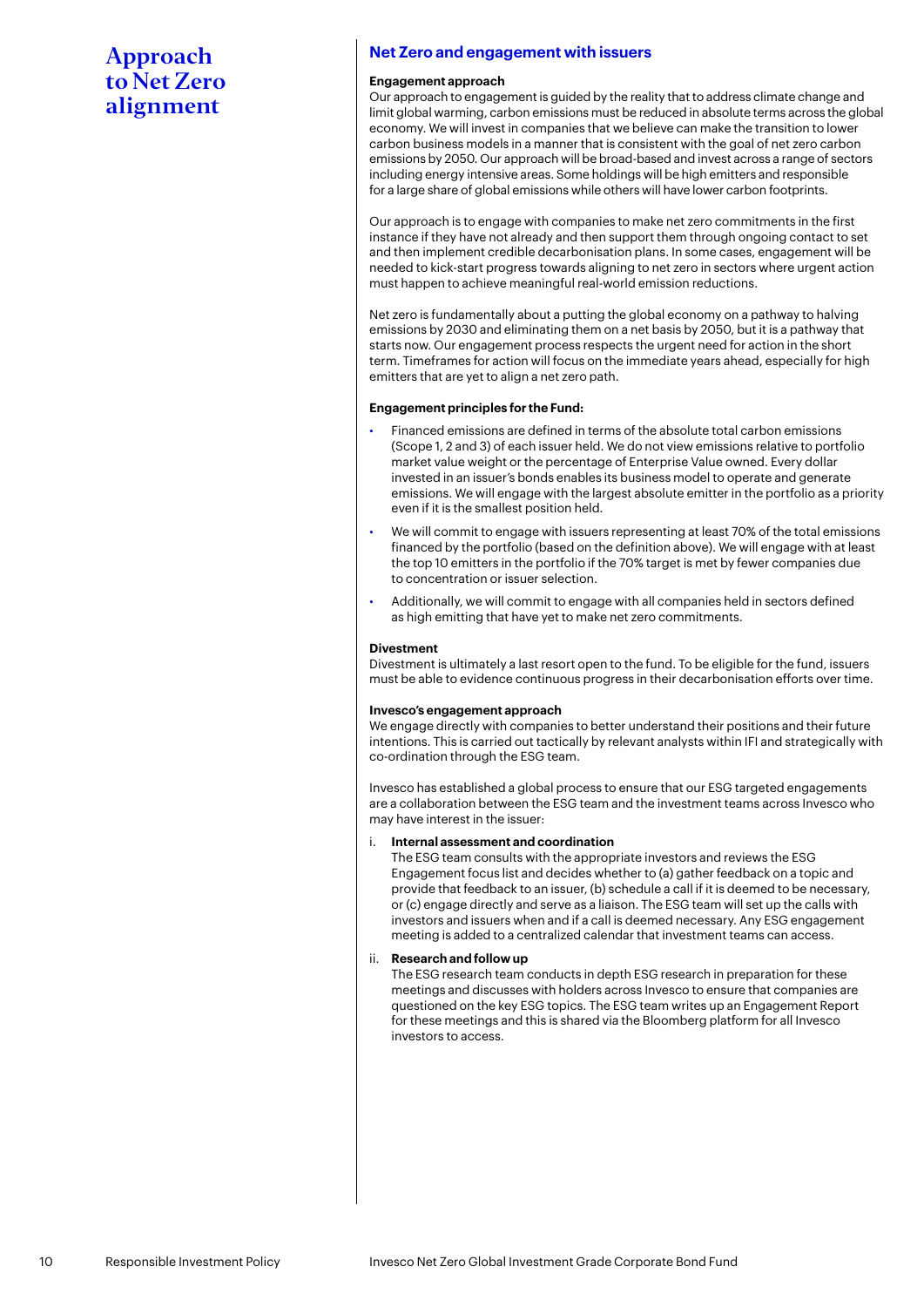#### **ESG and Net Zero integration in portfolio management**

IFI has developed its own ESG methodology and grading system to provide clear and consistent outputs for portfolio managers. Each issuer receives a proprietary overall ESG Grade, accompanied by sub-ratings covering the three pillars of E, S and G. In addition, ESG momentum is captured through trend assessments, which provide further guidance for portfolio managers in the same way that creditworthiness trend assessments do for fundamental credit ratings.

Assessments of issuers' alignment to the criteria set out in the Net Zero Investment Framework are a separate process, managed centrally, that feeds our downstream investment management platforms.

ESG research stored on our research platform is connected to the portfolio management platform to enable key ESG data to be integrated into the portfolio management workflow. ESG metrics can therefore be incorporated into pre-trade compliance assessments, portfolio trade construction and post-trade portfolio analysis.

Dedicated ESG-focused portfolio reviews are in place to complement the existing risk-return portfolio review process. The ESG team leads each review meeting which is attended by IFI portfolio managers, credit research analysts and the fixed income risk team. The scope of the review meeting covers portfolios with ESG objectives and also portfolios without explicit ESG objectives. Portfolios are reviewed in terms of alignment with Net Zero commitment and pathway, issuer level ESG exposures, carbon data, highest carbon emitters and UN Global Compact compliance.

As a key component of our approach to Net Zero, Invesco has committed to ongoing and regular reporting of Net Zero progress and related outcomes. The frequency of this report is intended to be annual and will include an aggregated view of our committed assets and the relevant indicators, including Net Zero related engagement activity. This report will be compiled using the Invesco Net Zero framework. Additional reporting may be undertaken at the strategy level but that is still to be determined.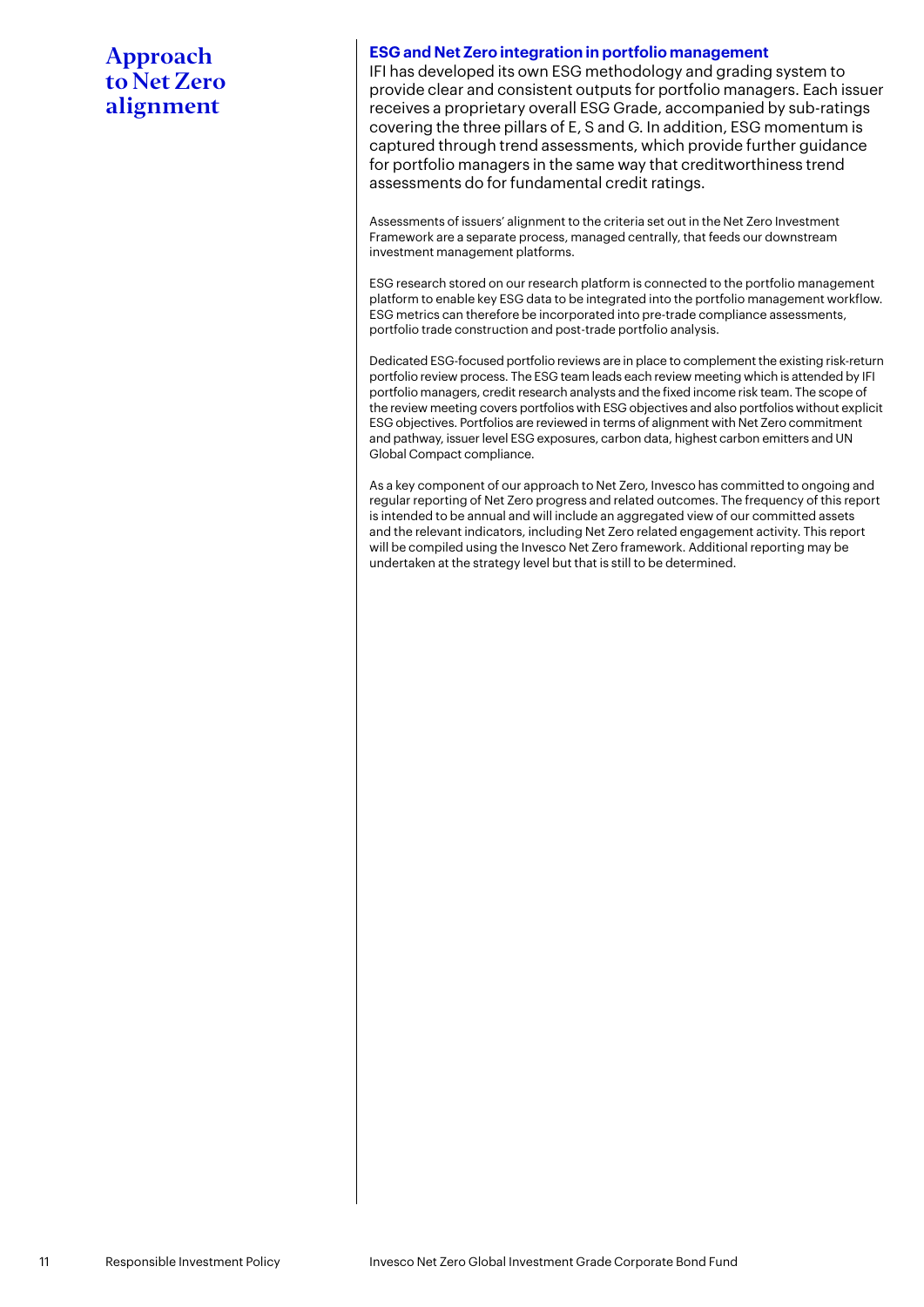## <span id="page-11-0"></span>Other key ESG elements reflected in the Fund

In addition to considering the net zero profile, exposure to climate solutions and the credit fundamentals of each issuer, the investment team also follows a comprehensive ESG framework to guide the bond selection process.

Additional elements to the Fund's ESG framework that will be reflected through the portfolio construction process are;

1. **Sector exclusions**

Systemically excluding sectors and business activities that are inconsistent with the sustainability or socially responsible objectives.

#### 2. **Good governance assessment**

Issuers are assessed on a range of good governance principles which may vary, for example due to differing business profiles or operating jurisdictions. The Investment Manager assesses issuers for good governance practices using both qualitative and quantitative measures, with appropriate action taken where material concerns around governance exist.

Exclusion criteria and negative criteria can be used to eliminate issuers that fail to meet certain ESG criteria, while positive criteria can be used to identify companies which are particularly characterised by sustainable economic development, positive products or processes.

By applying these criteria, companies, sectors or countries are excluded from the investment universe which fail to fulfil certain ESG criteria or that violate international norms and standards according to the definitions of the International Labour Organisation (ILO), the OECD or the United Nations.

These elements are described in more detail below.

#### **Sector Exclusions**

In order to ensure that the investments of the Fund do not significantly harm other environmental and social objectives, the Fund will employ screening to exclude issuers that do not meet the Fund's criteria on a range of other environmental and social metrics, including but not limited to the principal adverse impacts required to be considered pursuant to the applicable EU regulation and the level of involvement in those activities. In this context, the Fund uses the following exclusion criteria, which may evolve over time:

| <b>Controversial Activities</b>     | <b>Measure</b>                                                                                                                                                    | <b>Excluded If</b>                                    |
|-------------------------------------|-------------------------------------------------------------------------------------------------------------------------------------------------------------------|-------------------------------------------------------|
| <b>UN Global Compact</b>            | Overall Global Compact Compliance                                                                                                                                 | Assessed as being Not Compliant<br>with any principle |
| Coal                                | <b>Thermal Coal Extraction</b>                                                                                                                                    | >=5% of revenue                                       |
|                                     | <b>Thermal Coal Power Generation</b>                                                                                                                              | >=10% of revenue                                      |
| Unconventional Oil & Gas extraction | Revenues, production capacity or actual<br>production from 1) Arctic oil & gas exploration<br>extraction, 2) Oil sands extraction,<br>3) Shale energy extraction, | >5% of revenue on each component                      |
| Weapons                             | Revenue from illegal & controversial<br>weapons (anti-personnel mines,<br>cluster munition, depleted uranium,<br>biological/chemical weapons etc.)                | >0% of revenue                                        |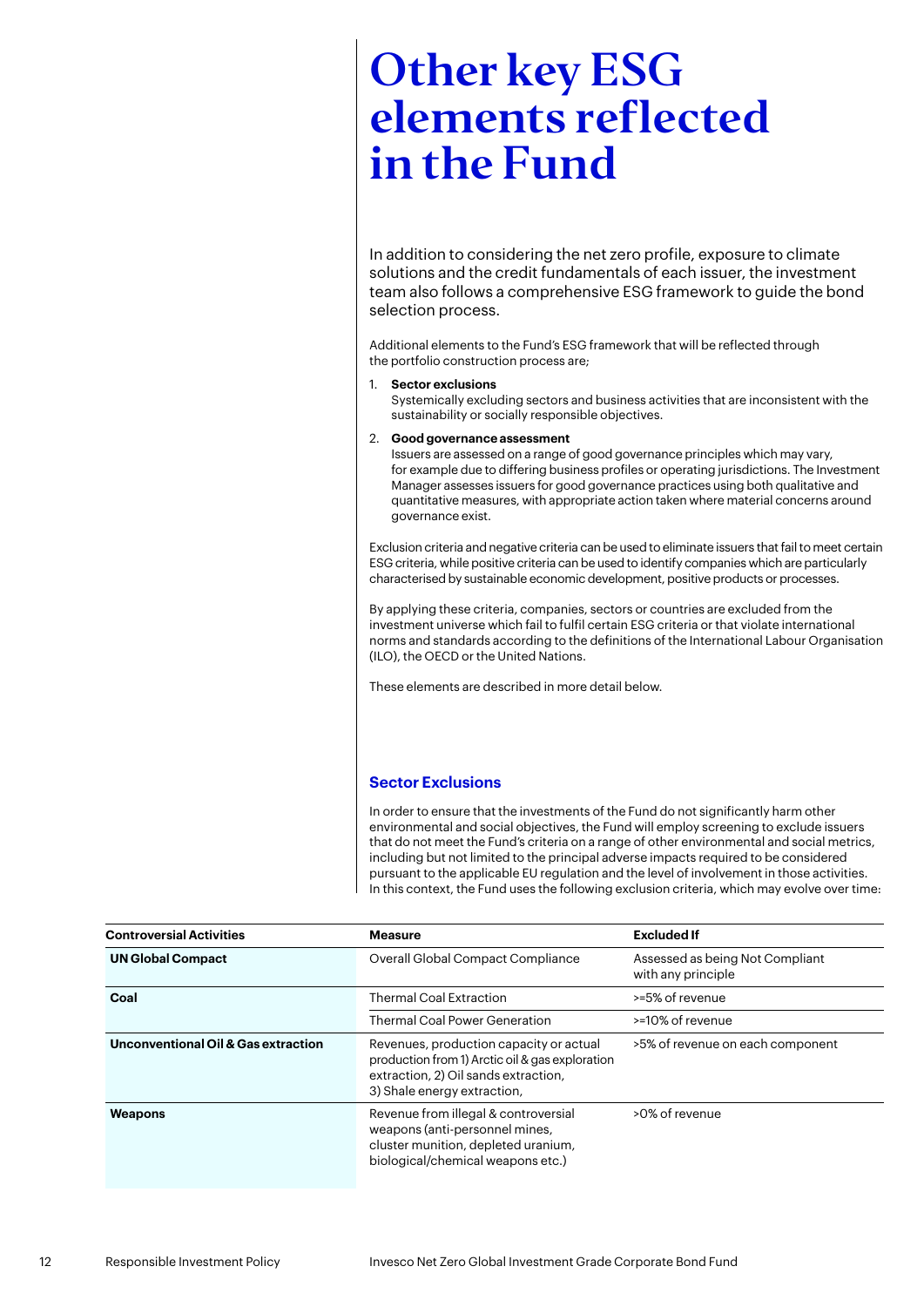Additional sectorial exclusions are applied at the Funds level which may evolve over time:

| <b>Controversial Activities</b> | <b>Measure</b>                                                                                                                          | <b>Excluded If</b> |
|---------------------------------|-----------------------------------------------------------------------------------------------------------------------------------------|--------------------|
| Weapons                         | <b>Military Contracting Weapons</b>                                                                                                     | >=5% of revenue    |
|                                 | Military Contracting Weapons related<br>products and services                                                                           | >=5% of revenue    |
|                                 | Small Arms Civilian customers<br>(Assault Weapons)                                                                                      | >=5% of revenue    |
|                                 | Small Arms Military/Law Enforcement                                                                                                     | >=5% of revenue    |
|                                 | Small Arms Key Components                                                                                                               | >=5% of revenue    |
|                                 | Small Arms Retail/Distribution                                                                                                          | >=5% of revenue    |
|                                 | Companies involved in the manufacture<br>of nuclear warheads or whole nuclear missiles<br>outside of the Non-Proliferation Treaty (NPT) | >=0% of revenue    |
| <b>Tobacco</b>                  | Tobacco products production                                                                                                             | >=5% of revenue    |
|                                 | Tobacco Products Related Products/Services >=5% of revenue                                                                              |                    |
| Gambling                        | <b>Gambling Operations</b>                                                                                                              | >=10% of revenue   |
|                                 | <b>Gambling Specialised Equipment</b>                                                                                                   | >=10% of revenue   |
|                                 | <b>Gambling Supporting Products/Services</b>                                                                                            | >=10% of revenue   |
| Adult                           | <b>Adult Entertainment Production</b>                                                                                                   | >=10% of revenue   |
| <b>Entertainment</b>            | <b>Adult Entertainment Distribution</b>                                                                                                 | >=10% of revenue   |
| <b>Cannabis</b>                 | Revenues from the production of or sales<br>of recreational cannabis products                                                           | >=5% of revenue    |

#### **Good governance assessment**

The Fund's investment approach will seek to avoid issuers with governance structures and standards that are assessed by our credit analysts as not meeting acceptable minimum standards. Our assessments examine whether features consistent with sound governance practices are present such as independent boards, diversity in board composition and tenure and comprehensive safeguarding policies on employee relations, operational practices, business ethics and relationships with other key stakeholders such as local communities. Governance assessments are also embedded in the Fund's net zero assessment framework, particularly with respect to setting corporate decarbonisation strategy, lobbying and oversight of climate planning and executive remuneration targets.

#### **Additional policy considerations**

#### **Cash management**

Cash or cash equivalent positions in the Fund will be held for technical reasons such as providing liquidity to the Fund's investors. Money market funds will be held by the Fund as they represent the most efficient vehicle for meeting the liquidity needs of investors. However, meeting the broader net zero policy of the Fund is not possible through money market funds currently available and therefore, investors should note that a technical exception to this policy for liquidity exposures will apply.

For the avoidance of doubt, where the Fund invests in short-dated instruments issued by individual issuers (for example, bank term deposits) as part of the active investment strategy rather than liquidity position, each issuer will meet the policy outlined above.

#### **Derivatives**

The portfolio managers will use derivatives in the Fund for hedging, efficient portfolio management (EPM) and investment position-taking. Derivatives for investment purposes will meet the Fund's Net Zero and ESG criteria, while, in the absence of qualified instruments in the market, derivatives for hedging and efficient portfolio management may not always be wholly aligned with this criteria.

#### **Sovereign debt**

The Fund's exposure to Government debt will be ancillary in nature and will be used to manage Fund duration and liquidity at the overall Fund level. As a corporate bond fund, the Investment Manager does not apply a specific exclusion criteria to Government debt.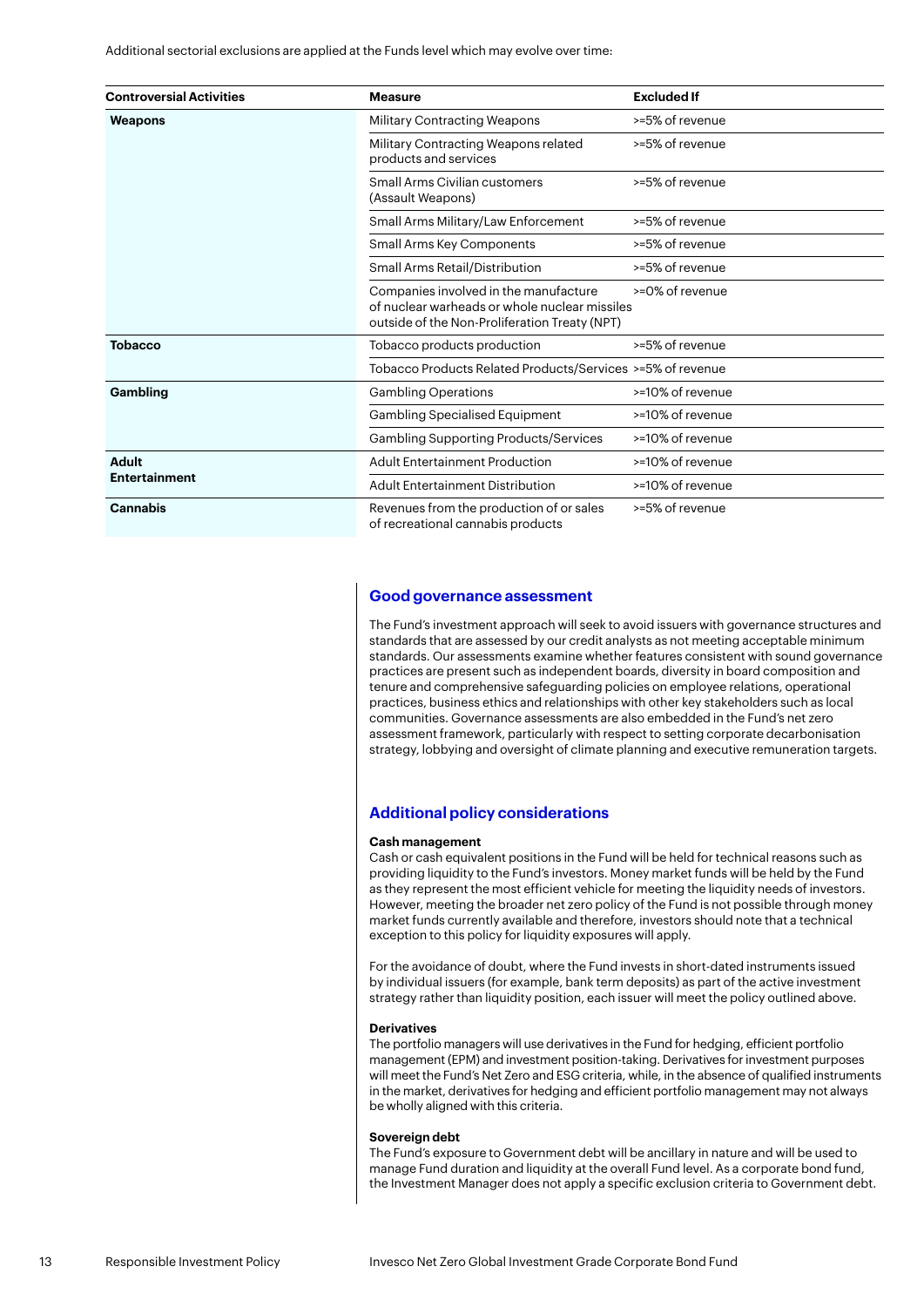#### <span id="page-13-0"></span>**How ESG is integrated into the credit investment process at Invesco Fixed Income**

#### **ESG overview**

IFI's investment approach emphasises proprietary research and focuses on fundamental valuation to support the active management of our clients' portfolios. ESG integration is strongly consistent with this investment focus. IFI has chosen to integrate ESG analysis into its investment process because it believes that investment risk management is improved by evaluating issuers in a structured manner across these additional dimensions and ultimately, risk-adjusted returns can be enhanced for all clients. ESG integration can also enhance returns through the identification of sustainability-linked opportunities.

Developing an independent, proprietary view on each issuer's performance across environmental, social and governance factors is the core objective of IFI's approach. **IFI seeks to provide an ESG Grade for most of its invested holdings with critical mass coverage of relevant client benchmarks (more than 70% of market value)**. To this end, IFI seeks to deliver on this mandate through investments in its platform, processes and people.

The fixed income landscape is wide and varied. It encompasses securities issued by countries, companies, securitised debt, loans undertaken by private companies and many other forms of assets. Geographical, structural and regulatory differences mean that data availability, ESG awareness and management engagement levels are highly diverse. As a result, while our underlying approach to ESG remains constant, the path to arriving at an ESG-based assessment necessarily differs to account for the constraints and challenges of a particular asset class. Our approach follows a structured framework where quantitative measures are just one input used by analysts to arrive at a qualitative assessment of where each issuer stands relative to its global sector peers.

#### **ESG Infrastructure**

We have developed a fully integrated solution for ESG information, which enables our portfolio managers to be ESG aware, with the ability to optimise as required. This has been achieved by connecting the ESG data stored in our research database with our portfolio management system so that PMs can view the ESG metrics as part of their primary workflow in evaluating portfolio risk and constructing trades. This is a combination of IFI proprietary ESG scores and those of recognised ESG rating providers.

#### **Common Principles for ESG Research**

Our approach to ESG is rooted in a belief that evaluating environmental, social and governance criteria leads to better long-term risk-adjusted returns. With this in mind, we look for a combination of **materiality** and **momentum**.

- **Materiality** means being clear about the ESG considerations that have the potential to impact most significantly on an issuer's ability to meet its debt obligations. In keeping with Invesco's overarching approach to responsible investing, we integrate ESG into our fundamental research processes. This benefits our clients by providing an independent assessment of each investment's suitability for strategies, thus complementing ratings from third-party providers or expanding the investable universe for issuers that lack external coverage. In addition, our global standards for research and investment decision-making allow for ESG considerations to be applied across asset classes, thereby enhancing comparability for multisector fixed income portfolios.
- **Momentum** means using our expert analysis to determine which issuers are outpacing their peers in making progress around ESG considerations. We believe that a link may exist between positive momentum in ESG characteristics and improving creditworthiness, which is advantageous for fixed income prices. Importantly, we encourage momentum by engaging with issuers. We work with the ESG team and other experts to engage with issuer management and provide our views on matters such as corporate strategy, transparency, capital allocation and ESG concerns. Again, reflecting Invesco's overall approach, we see active ownership as a vital element of our fiduciary responsibilities.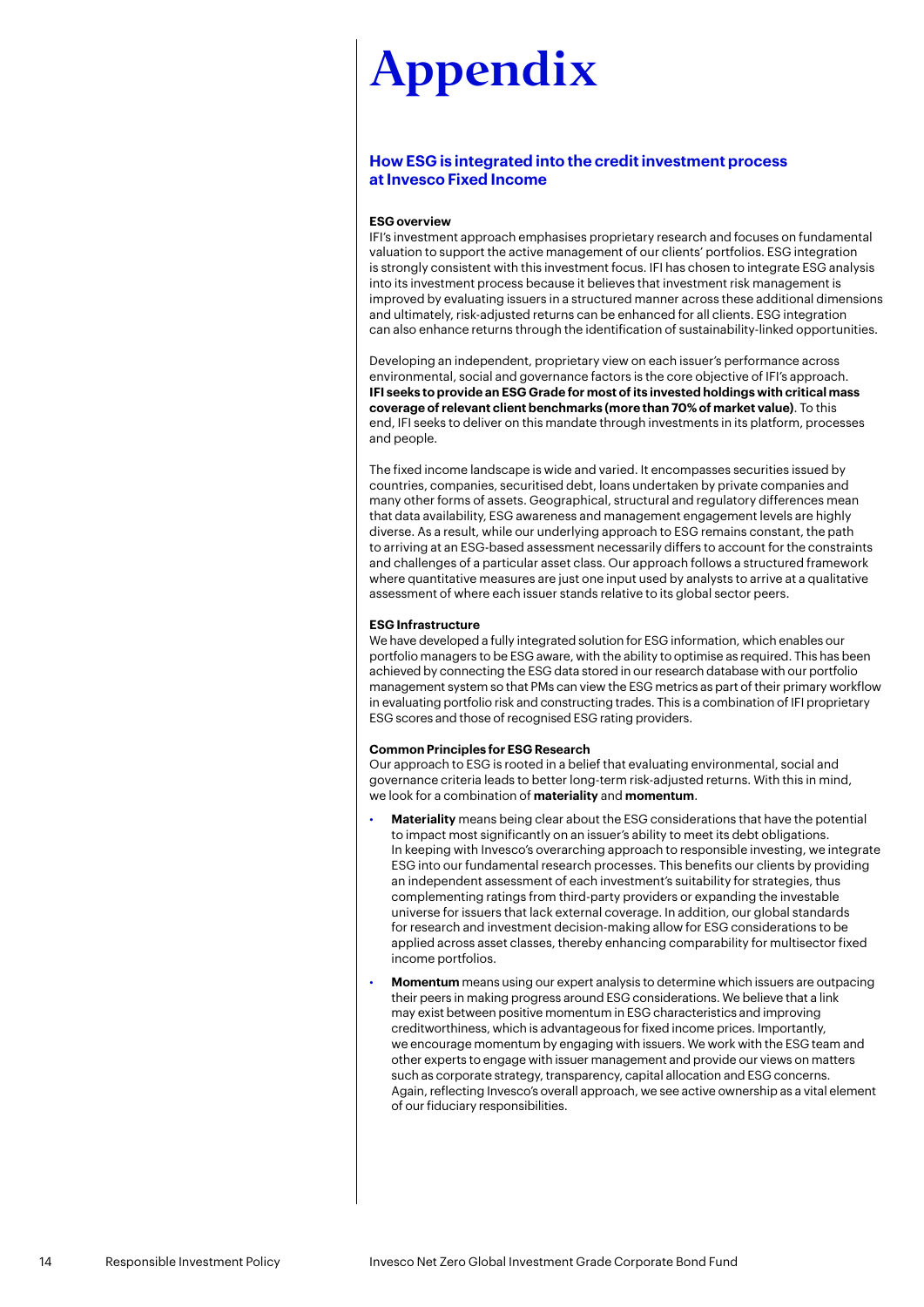#### **ESG Grades**

IFI uses a common ESG Grade approach across public fixed income markets in order to ensure clear communication of each issuer's ESG status.

These ratings are typically a function of scores across the three pillars of environmental, social and governance factors. Pillar scores are structured on a 1–5 scale:

- 1. Leading on most areas
- 2. Among sector leaders on some areas with stable/improving trend
- 3. At global sector norms with stable trend or balanced risk factors
- 4. Among sector laggards on some areas with stable/weakening trend
- 5. Lagging on most areas

For our proprietary ESG Grade, the scale definition is as follows:

- A. All pillar scores above the sector median
- B. Majority of pillar scores above the sector median
- C. Balanced pillar scores around the sector median
- D. Majority of pillar scores below the sector median
- E. All pillar scores below the sector median

#### **ESG Analysis for Corporate Bonds**

IFI's credit analysts are responsible for evaluating the ESG drivers for the companies that they cover and conducting ESG-based analysis alongside their fundamental financial analysis and as part of their investment recommendation process. Each credit analyst is tasked with publishing an overall ESG Grade for issuers under their coverage. Issuers are scored at environmental, social and governance pillar level which support an overall trend and grade assessment. Oversight is provided through the construct of our Global Corporate Research team with industry sector teams assessing appropriate material risk factors to provide a reference framework. Our analysts are focused on identifying risk factors that could be financially material - these may be common to all industry participants or unique to a specific issuer.

#### **Overview of ESG Grade elements for corporate bonds**

The starting point for ESG assessment is at the industry level. Our Global Sector teams set out common ESG risk factors for each industry, and individual analysts work within this framework on each issuer in their coverage area while also seeking to identify any idiosyncratic ESG risks to which individual issuers might be exposed.

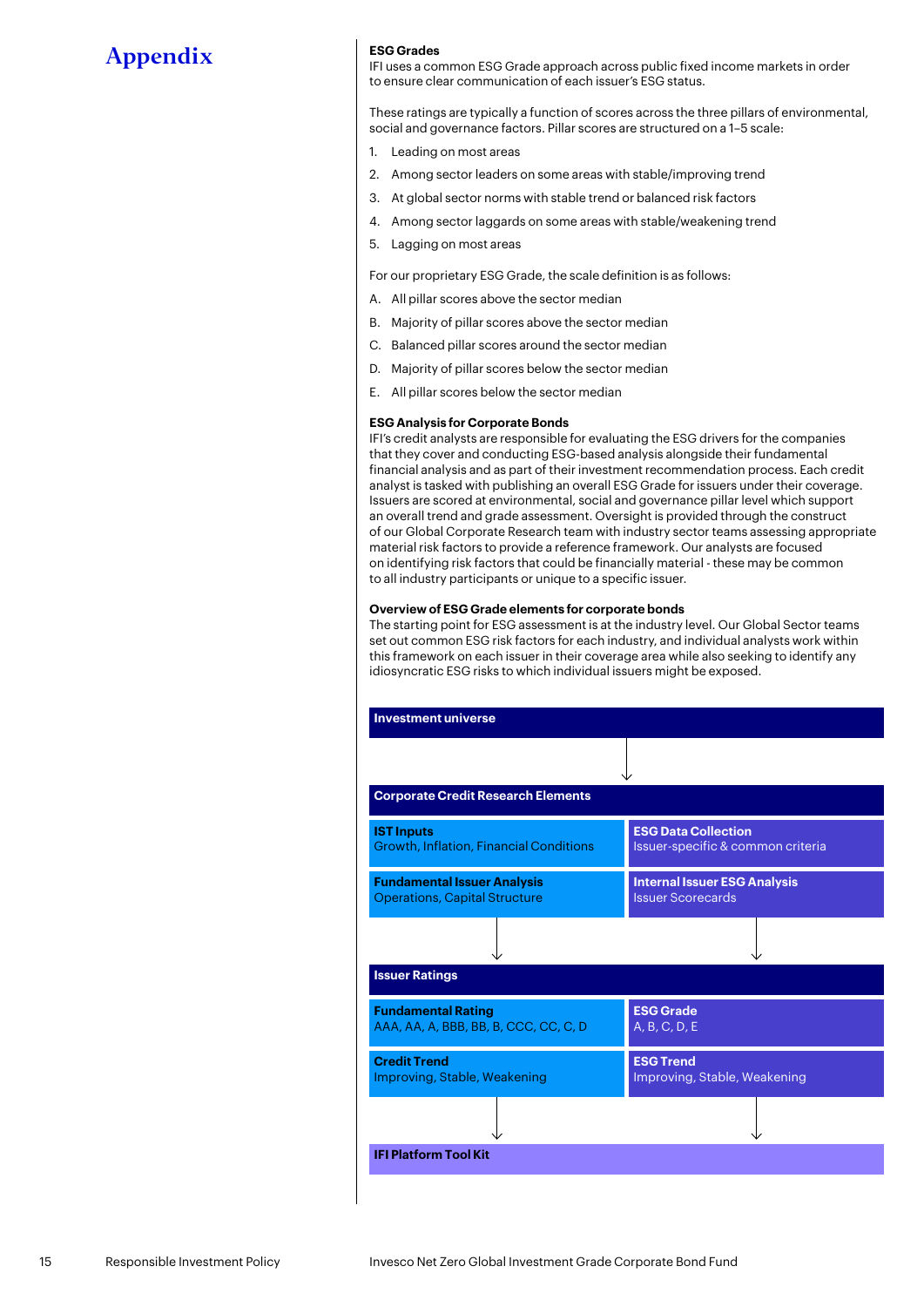By integrating the assessment of different risk factors across the ESG spectrum into our fundamental research process, our primary goal is to be able to identify ESG risks that may have a potentially material impact on an issuer's ability to service its debt in the future. The ESG process for corporate credit is initially structured at the sector level with each IFI global credit sector team establishing key risk factors under the environmental, social and governance pillars – see financials example above. This provides a common framework for assessing all issuers across our research coverage universe.

We use third-party research and data to provide broad market context and transparency on ESG issues for analysts. Our research platform collates multiple sources (examples listed below) to present IFI analysts with a comprehensive dashboard of information, which forms a baseline for the proprietary ESG assessment ultimately.

Examples of data sources incorporated:

- MSCI E, S & G Scores, Industry percentiles and weights
- Sustainalytics Risk scores and category summary data
- Global Compact compliance or violation fields (MSCI and Sustainalytics)
- ISS Climate Solutions Scope 1 to 3 emissions and science-based emission targets
- Controversies MSCI & Sustainalytics data feeds

At the issuer level, data availability, disclosure rules and management engagement levels can vary dramatically across each global sector. When placed alongside the fact that issuers themselves have unique features in terms of business models, the weighting of ESG factors in each issuer assessment must be approached with specialist insight. In our research process, the qualitative judgment of the credit analyst is central to determining whether an ESG factor is evolving in a manner that may compromise an issuer's financial indicators and ultimately, its creditworthiness.

#### **ESG analysis output**

For each issuer, there are three outputs from the ESG assessment carried out by the credit analyst.

1. **ESG Pillar Scores**

 Pillar scores are structured on a 1 to 5 scale. Issuers which lead on most factors within a pillar and have improving momentum on those factors are assigned a 1 score. By contrast, the worst performing issuers receive a 5 score reflecting lagging performance across the majority of factors.

#### 2. **Overall ESG Grade**

Ratings are expressed on an A to E letter scale. A rated issuers typically will have all pillar scores above their sector median.

#### 3. **ESG Trend Assessment**

Assessed as "Improving", "Stable" or "Weakening" within a forward-looking rolling 12-18 month time horizon.

These outputs are also accompanied by a qualitative ESG assessment written by the analyst, which outlines notable elements contributing to the pillar scores, overall ESG grade and trend assessment. ESG Grades for each issuer are published alongside credit fundamental ratings and security recommendations on Invesco Fixed Income's global research platform.